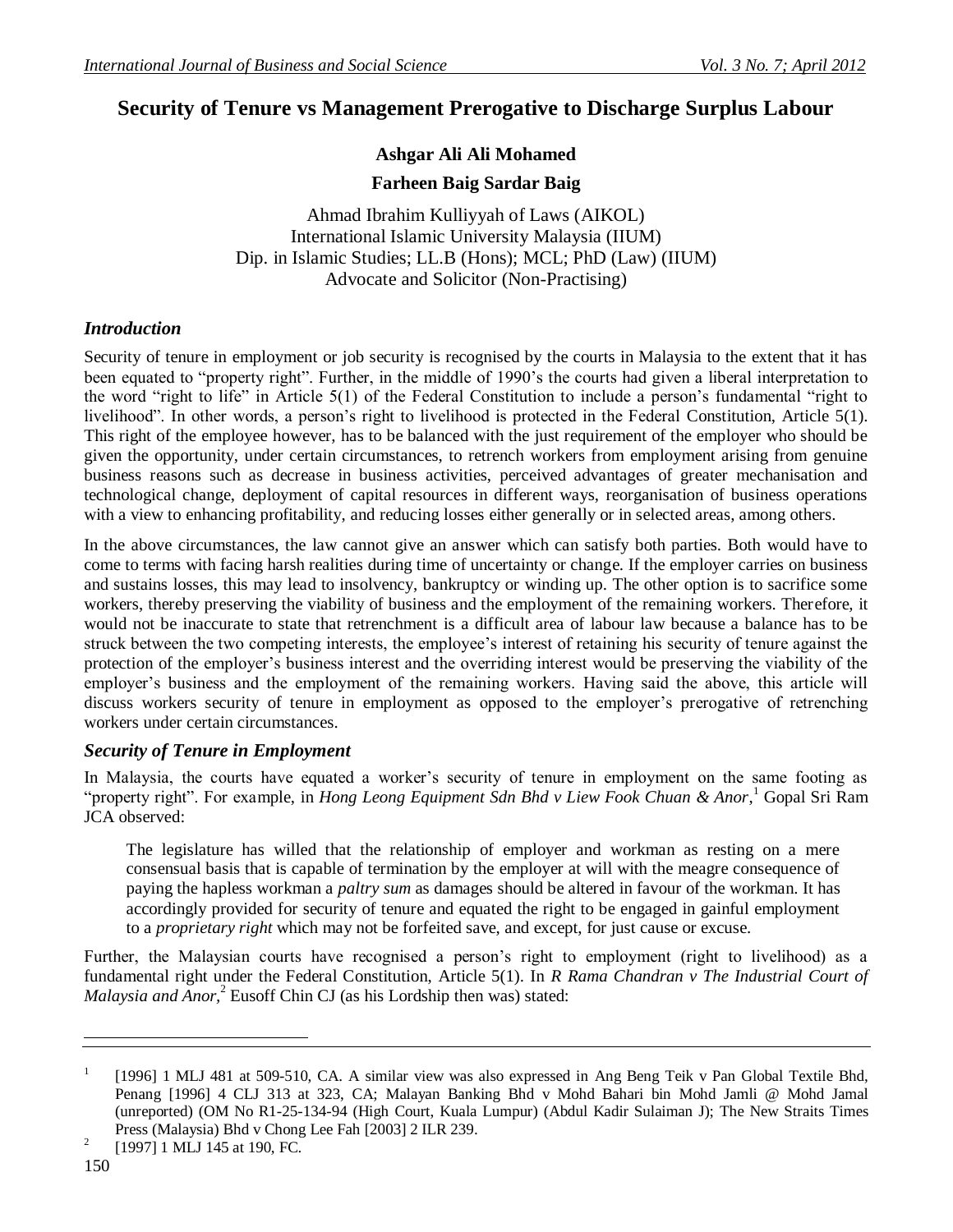Part II of the Federal Constitution deals with the fundamental liberties guaranteed by the Federal Constitution. And, as was correctly pointed out by Sri Ram JCA when speaking for the Court of Appeal in *Hong Leong Equipment Sdn Bhd v Liew Fook Chuan* [1996] 1 MLJ 481 at 501: "Quite apart from being a proprietary right, the right to livelihood is one of the fundamental liberties guaranteed under Part II of the Federal Constitution.

The courts arrived at this conclusion by adopting the dictum of the Indian courts. In *Tan Tek Seng v Suruhanjaya*  Perkhidmatan Pendidikan and Anor,<sup>3</sup> Gopal Sri Ram JCA (as his Lordship then was) drew inspiration in interpreting Article  $5(1)$  of the Federal Constitution from the decisions of the Indian Supreme Court.<sup>4</sup> For example, in *Francis Coralie v Union of India*,<sup>5</sup> the Supreme Court gave a luminous guideline in the interpretation of "right to life" in Article 21 of their Constitution (in *pari materia* with Article 5(1) of the Malaysian Constitution), Bhagwati J stated that:

The fundamental right to life which is the most precious human right and which forms the arc of all other rights must therefore be interpreted in a broad and expansive spirit so as to invest it with significance and vitality which may endure for years to come and enhance the dignity of the individual and the worth of the human person … the right to live with human dignity and all that goes along with it namely, the bare necessities of life such as adequate nutrition, clothing and shelter over the head and facilities for reading, writing and expressing in diverse forms, free moving about and mixing and co-mingling with fellow human beings.<sup>6</sup>

It is worthwhile noting that the courts in India have given a broad and liberal interpretation to the term "right to life". The above term is not restricted to the right to livelihood alone, but has been extended to all other rights associated with right to life. For example, right to health and medical care, $\alpha$  opportunities to eliminate sickness and physical disability of the workman, $\frac{8}{3}$  the right to receive wages for minimum subsistence<sup>9</sup> which is regarded as a minimum requirement to enable a person to live with human dignity,  $10^1$  and the right to a person's reputation.<sup>11</sup>

In the same vein, the Malaysian courts have adopted a similar view to the term "right to life" in Article 5(1) of the Federal Constitution – the highest "positive law".<sup>12</sup> It was stated that the Federal Constitution, being a "living piece of legislation",<sup>13</sup> did not spell out each and every aspect of the fundamental liberties of a citizen. Judicial creativity in implementing "the true brooding spirit of the framers of the Federal Constitution"<sup>14</sup> is therefore, "necessary and timely".<sup>15</sup> The contemplation is not only of what has been, but also of what may be.<sup>16</sup>

- 8 See Kirloskar Brothers Ltd v Employees' State Insurance Corp [1996] Lab IC 1718 at 1721 (SC).
- 9 See Radhey Shyam v District Judge, Moradabad (1997) Lab IC 743 (Allahabad, HC); V Sattamma v Maize Breeder and Head Agricultural Research Station (1996) Lab IC 1492 (Andhra Pradesh, HC).
- <sup>10</sup> See Charles Sobraj v Supdt Central Jail Tihar AIR 1978 1514 SC.
- <sup>11</sup> See Sowmithri Vishnu v Union of India AIR 1985 1618 SC at 1621-1622.
- Article 5(1) sets out the general notion that no person shall be deprived of his or her life, liberty and property without due process of law.

<sup>&</sup>lt;sup>2</sup><br>3 [1996] 2 CLJ 771, CA. See also Hong Leong Equipment Sdn Bhd v Liew Fook Chuan [1996] 1 MLJ 481; Harris Solid State (M) Sdn Bhd & Anor v Bruno Gentil Pereira & Ors [1996] 4 CLJ 747, CA; Faber Hotel Holdings Sdn Bhd v Menteri Sumber Manusia Malaysia & Ors [2010] 8 CLJ 462; Mejar Fadzil Arshad lwn Majlis Angkatan Tentera, Malaysia & Satu Lagi [2010] 1 LNS 1215.

<sup>4</sup> See Olga Tellis v Bombay Municipal Corporation AIR 1986 SC 180 at 193; Delhi Transport Corporation v DTC Mazdoor Congress & Ors [1991] Supp 1 SCC 600 at 717.

<sup>5</sup> 1981 AIR 746 SC.

<sup>6</sup> Ibid, p 753.

<sup>7</sup> See Consumer Education and Research Centre v Union of India AIR 1995 922 SC; Lambodar Panigrahi v Civil Judge, Athagarh (1996) Lab IC 2790 (Orissa HC); Suzana Md Aris v DSP Ishak Hussain & Ors [2011] 1 CLJ 226.

<sup>&</sup>lt;sup>13</sup> Per Raja Azlan Shah Ag LP in Dato Menteri Osman bin Baginda and Anor v Dato' Ombi Syed Alwi bin Syed Idrus [1981] 1 MLJ 29.

<sup>&</sup>lt;sup>14</sup> See Utra Badi a/l K Perumal v Lembaga Tatatertib Perkhidmatan Awam [1998] 3 MLJ 676 at 691 (HC).

<sup>15</sup> Per Kang Hwee Gee J in Krishnan Kutty a/l Sanguni Nair v Telekom Malaysia Kawasan Utara [1999] 4 MLJ 393 at 408.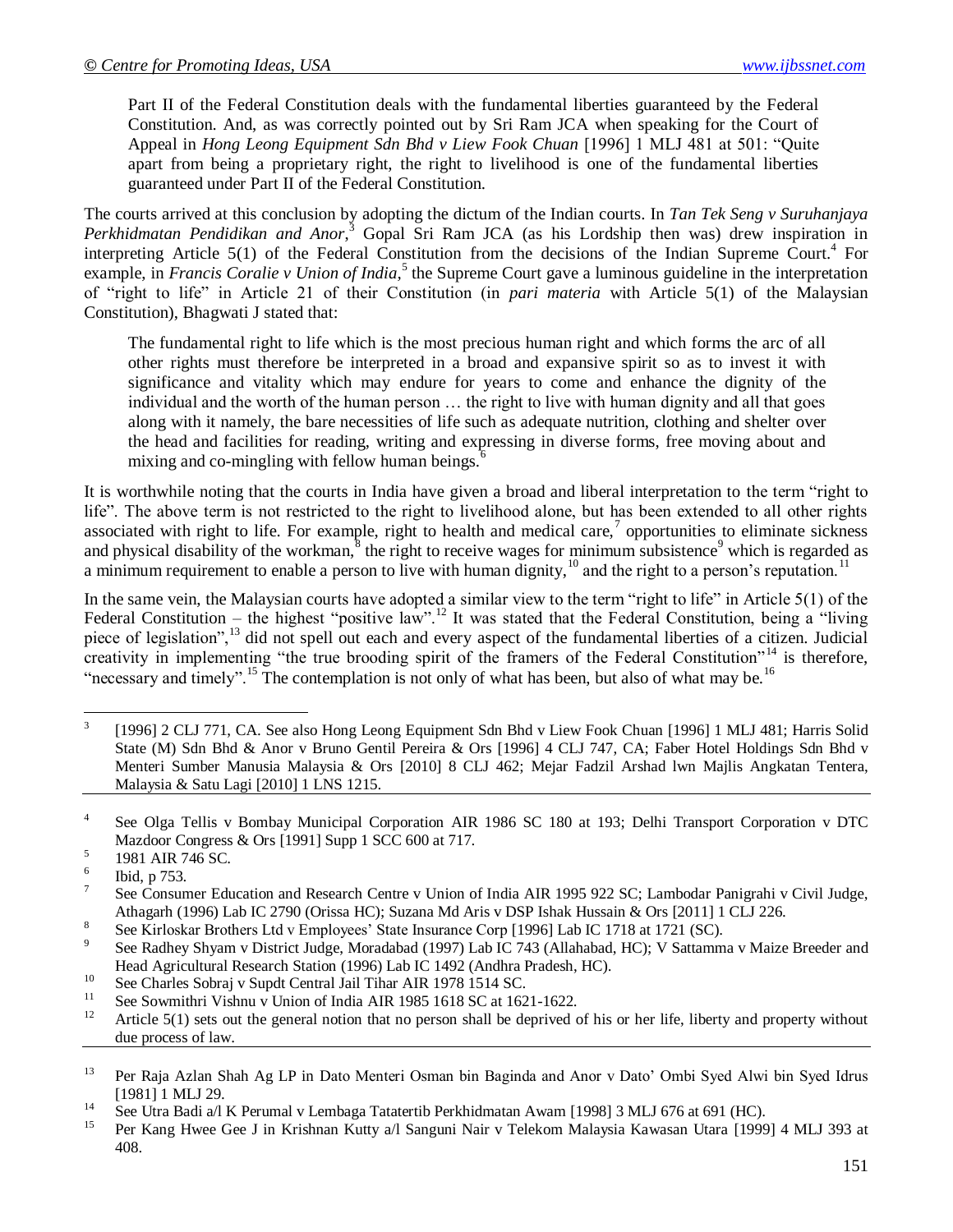Therefore, the "right to life" in Article  $5(1)$  is not merely confined to physical existence by declaring that it is unlawful to extinguish or take away another's life except by due process of law, but includes the right to quality of life which necessarily includes right to "livelihood". The above was further extended to the right to a "reputation".<sup>17</sup>

As from the above, Article 5(1) of the Federal Constitution provides a substantive right or fundamental right not to dismiss a worker from employment save for just cause and excuse. The above Article of the Federal Constitution stresses the importance of right to livelihood, a priceless possession which should not be made a mockery at the whims and fancies of the employer. In other words, a worker's right to security of tenure in employment is a fundamental right and to deprive him of such a right without justifiable reasons would not be in tandem with the Federal Constitution.

In *Pihak Berkuasa Negeri Sabah v Sugumar Balakrishnan,*<sup>18</sup> however, the Federal Court, by a unanimous decision, gave a restricted interpretation to the "right to life" in Article 5(1) of the Federal Constitution. In the above case, the Federal Court disagreed with the Court of Appeal<sup>19</sup> which had held that the words "personal liberty" in Article 5(1) of the Federal Constitution should be generously interpreted to include all those facts that are an integral part of life itself and those matters which go to form the quality of life. The Federal Court in *Sugumar Balakrishnan's* case had in fact reverted to the decision of the former Federal Court in *Government of Malaysia and Ors v Loh Wai Kong.*<sup>20</sup>

In *Loh Wai Kong*'s case, the former Federal Court comprising of five judges<sup>21</sup> had adopted a literal and narrow interpretation to the right to life where it was stated that Article 5(1) speaks of personal liberty, not of liberty simplicitor. In particular, Suffian LP stated that the above Article only guarantees a person, citizen or otherwise, except any enemy alien, freedom from being "unlawfully detained; the right, if he is arrested, to be informed as soon as may be of the grounds of his arrest and to consult and be defended by his own lawyer; the right to be released without undue delay and in any case within 24 hours to be produced before a magistrate; and the right not to be further detained in custody without the magistrate's authority".

Be that as it may, what the courts have insisted on by adopting the concept of "property right" in employment and further, by stating that workers' "right to livelihood" is guaranteed in the Federal Constitution, is that a worker has an interest proprietary in nature in the continuation of his employment.<sup>22</sup> The notion of property is not the thing itself but the right in or over the thing or object in question. Therefore, "property right" has to be translated into a practical assurance that no employer can dismiss, or even contractually terminate the services of his employee, save with just cause or excuse. Thus, where dismissal is contemplated, the employer must adhere to the strict requirement of substantive justification and procedural fairness.

# *International Labour Organisation's Instruments On Security Of Tenure*

## **(i) Recommendation No 119 of 1963**

In 1963, the International Labour Conference adopted the "Recommendation Concerning the Termination of Employment at the Initiative of the Employer, No. 119".<sup>23</sup> The above recommendation has contributed significantly towards the promotion of employment security. It gave international recognition to the principle that an employee should have security of tenure in employment. It provided, inter alia, that an impending termination from employment must be substantively justified; for example, connected with the capacity or conduct of the worker or based on the operational requirement of the undertaking, establishment or service.

- $^{19}$  [1998] 3 CLJ 85 (CA).
- [1979] 2 MLJ 33, 34.

<sup>21</sup> Suffian LP, Raja Azlan Shah, Wan Suleiman, Chang Min Tat, Syed Othman FJJ.<br><sup>22</sup> B Davise and M Freedland (eds), Labour Law: Toyt and Material, 2nd edn (Lond

 $16$ <sup>16</sup> See Weems v United States 54 L Fd 793 at 801 (1909) (SC US).

<sup>17</sup> See Lembaga Tatatertib Perkhidmatant Awam Hospital Besar Pulau Pinang and Anor v Utra Badi K Perumal [2000] 3 CLJ 224 at 239 (CA).

 $^{18}$  [2002] 4 CLJ 105 (FC).

<sup>22</sup> P Davies and M Freedland (eds), Labour Law: Text and Material, 2nd edn (London: Weidenfield and Nicolson, 1981), p 428.

<sup>&</sup>lt;sup>23</sup> The International Labour Conference adopted this Recommendation on June 26, 1963.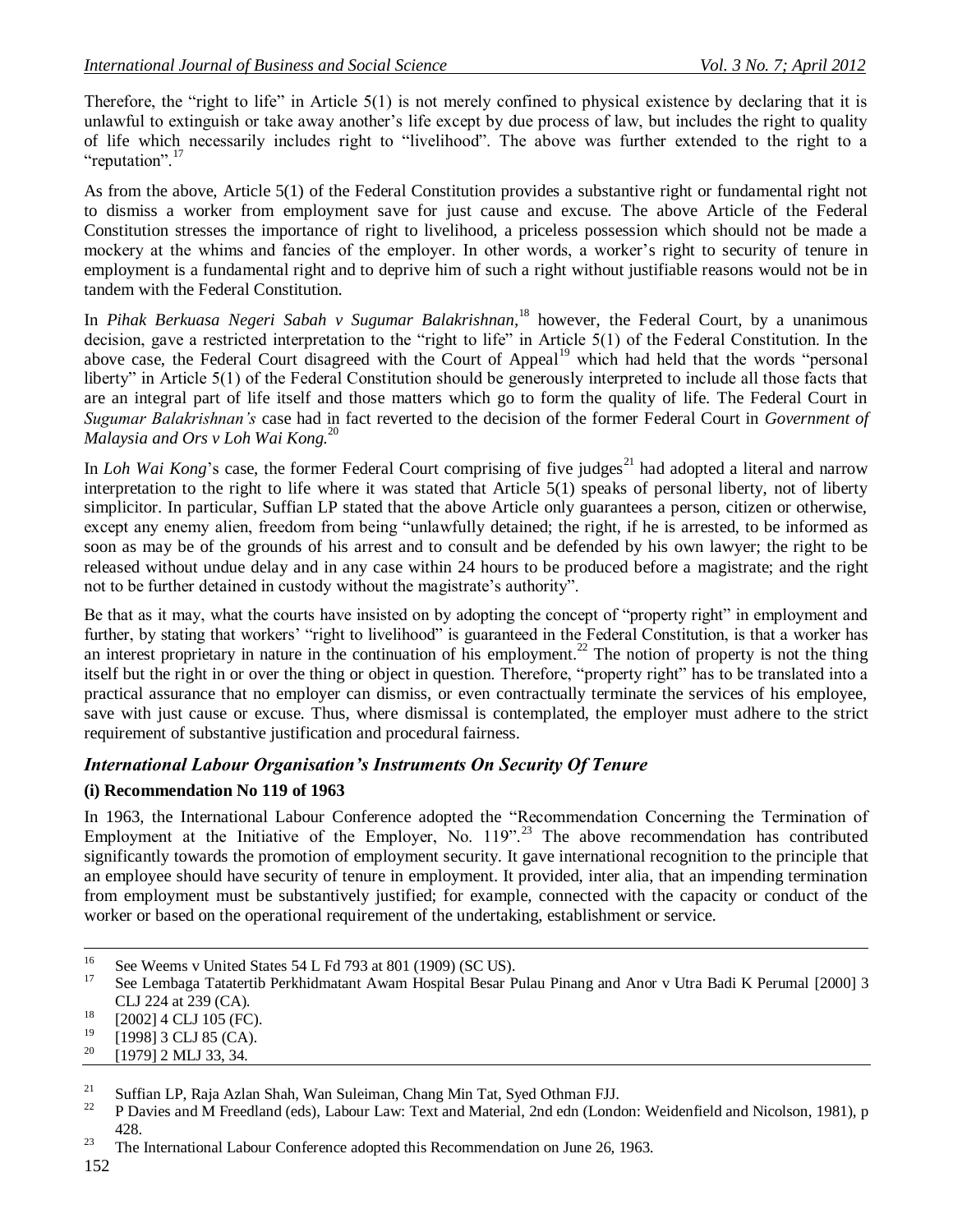Dismissal of workers on the following grounds is prohibited, namely:

- (a) union activity,
- (b) filing in good faith, a complaint against the employer, or
- (c) participating in proceedings against an employer involving the alleged violation of laws or regulations.

Again, an employer is prevented from discharging workers on grounds of race, colour, sex, marital status, religion, political opinion, national extraction or social origin. Apart from the substantive justification, an impending dismissal must be procedurally fair.

An employee who is unjustifiably dismissed is entitled to appeal to an independent body created by a collective agreement, or to an arbitrator or a court. If the independent body finds that the termination was unjustified, this body is empowered to order that unless the worker is reinstated, with lost wages, he should be paid adequate compensation.

The Recommendation further provides that an employee terminated with a valid reason is entitled to reasonable notice or pay in lieu thereof. He or she would be entitled to a certificate of employment, which should indicate his period of employment and contain information not unfavourable. Termination by reason of redundancy has been allowed and the factors which determine redundancy are based on grounds such as: the need for an efficient operation of the undertaking, the ability, experience, skill and occupational qualifications of individual workers, length of service, age and family situation. If the termination is because of redundancy, the terminated employees should be given priority of re-employment whenever the opportunity arises.

#### **(ii) Convention No. 158 of 1982**<sup>24</sup>

 $\overline{a}$ 

On June 22, 1982, the International Labour Conference adopted the Termination of Employment Convention No. 158<sup>25</sup> and its associated Recommendation No. 166. Convention No. 158 is an expansion of Recommendation No. 119 of 1963, and Recommendation No. 166 is a supplement to Convention No. 158. Generally the content of Convention No. 158 and Recommendation No. 166 are the same with only a few additional clauses in the Recommendation.

Article 3 of the Convention, as does Recommendation No. 119, makes it clear that the termination that is discussed here is termination at the initiative of the employer.<sup>26</sup> Part 1 of the Convention deals with persons governed by the Convention,<sup>27</sup> Part II requires justification for a worker's termination from employment. It provides that an employee cannot be terminated unless there is a valid reason for such termination, which is connected to the capacity, conduct of the worker, or based on the operational requirement of the undertaking, establishment or service.<sup>2</sup>

<sup>&</sup>lt;sup>24</sup> The International Labour Organisation's Convention No. 158 was adopted in the 68th Session held in Geneva from June 2-23, 1982 with 356 votes in favour, 9 against and 54 abstentions. The Recommendation was adopted by 375 in favour, none against, and 16 abstentions. See The 68th Session of the International Labour Conference, June 1982 (1982) 121 International Labour Review 635 at 639.

<sup>&</sup>lt;sup>25</sup> International Labour Conventions and Recommendations 1977-1995, vol III (Geneva: International Labour Office, 1996), p 164. The Convention and Recommendation of 1982 supersede the 1963 Recommendation.

<sup>&</sup>lt;sup>26</sup> Article 3 provides, "For the purpose of this Convention the terms termination and termination of employment mean termination of employment at the initiative of the employer".

<sup>&</sup>lt;sup>27</sup> Article 2(2) of the Convention provides that "A member may exclude the following categories of employed persons from all or some of the provisions of this Convention; (a) workers engaged under a contract of employment for a specified period of time or a specified task; (b) workers serving a period of probation or a qualifying period of employment, determined in advance and of reasonable duration; (c) workers engaged on a casual basis for a short period". Article 2(3) qualified Article 2(2)(a) which stated that "Adequate safeguard shall be provided against recourse to contracts of employment for a specified period of time the aim of which is to avoid the protection resulting from this Convention".

<sup>&</sup>lt;sup>28</sup> Article 4 provides that "The employment of a worker shall not be terminated unless there is a valid reason for such termination connected with the capacity or conduct of the worker or based on the operational requirements of the undertaking, establishment or service".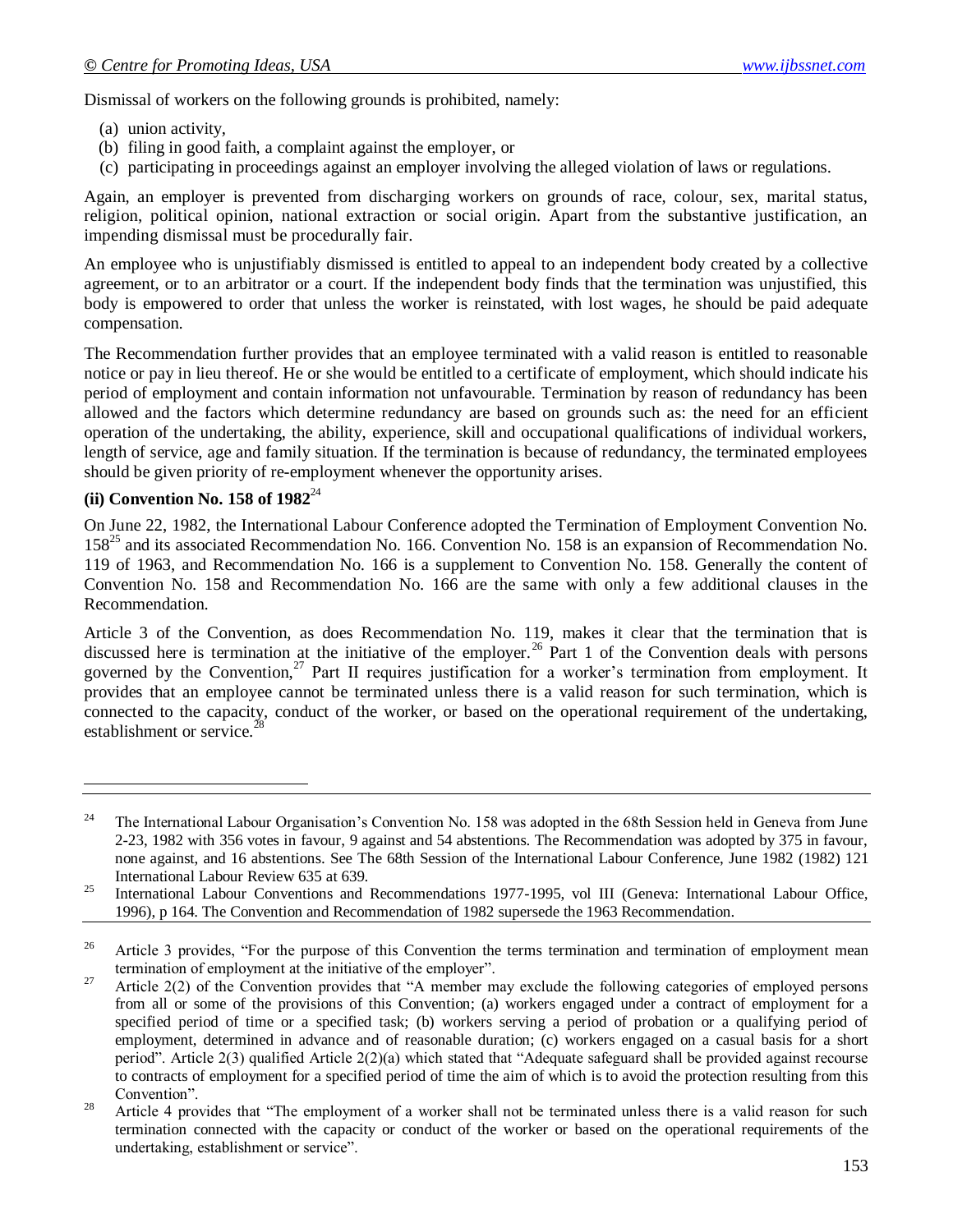The circumstances which do not constitute valid grounds for termination of a worker are provided in Article 5 of the Convention. The said Article provides:

The following, inter alia, shall not constitute valid reasons for termination:

- (a) union membership or participation in union activities outside working hours or, with the consent of the employer, within working hours;
- (b) seeking office as, or acting or having acted in the capacity of, a workers' representative;
- (c) the filing of a complaint or the participation in proceedings against an employer involving alleged violation of laws or regulations or recourse to competent administrative authorities;
- (d) race, colour, sex, marital status, family responsibilities, pregnancy, religion, political opinion, national extraction or social origin;
- (e) absence from work during maternity leave.

Article 6 separately provides that temporary absence from work due to illness or injury shall not constitute a valid reason for termination. Article 7 stresses the employee's right to be heard in the event of termination for reasons related to his conduct or performance, so that he may defend himself against the allegations made.<sup>29</sup> The burden of proof to show the existence of a valid termination is on the employer, and not for the employee to prove that there was no cause for dismissal. $^{30}$ 

Further, Articles 8-10 deal with the employee's right to appeal to an impartial body such as a court, labour tribunal or arbitration committee and it also specifies that the workers have to do so within a reasonable period of time after the termination.<sup>31</sup> If the body finds that the termination is unjustifiable, it may make an order for the payment of compensation in the absence of any power either to invalidate the termination or to recommend reinstatement. Article 11 deals with reasonable notice or payment in lieu of notice unless the worker has been guilty of serious misconduct.<sup>32</sup> In the event of termination of employment by reasons of redundancy, severance allowance is payable which shall increase with the length of service and level of wages.<sup>33</sup>

Meanwhile, Articles 13 and 14 of the Convention deal with consultation with workers' representatives and notification to competent authorities of any impending termination by reasons of redundancy. Article 13(1) provides that when the employer contemplates terminations for reasons of an economic, technological, structural or similar nature, the employer shall:

- (a) provide the workers' representatives concerned in good time with relevant information including the reasons for the terminations contemplated, the number and categories of workers likely to be affected and the period over which the terminations are intended to be carried out;
- (b) give, in accordance with national law and practice, the workers' representatives concerned, as early as possible, an opportunity for consultation on measures to be taken to avert or to minimise the terminations and measures to mitigate the adverse effects of any terminations on the workers concerned such as finding alternative employment.

<sup>&</sup>lt;sup>29</sup> Article 7 provides: "The employment of a worker shall not be terminated for reasons related to the worker's conduct or performance before he is provided an opportunity to defend himself against the allegations made, unless the employer cannot reasonably be expected to provide this opportunity."

<sup>&</sup>lt;sup>30</sup> See Article 9 of the Convention.

 $\frac{31}{32}$  See Article 8(3).

<sup>32</sup> Article 11 provides: "A worker whose employment is to be terminated shall be entitled to a reasonable period of notice or compensation in lieu thereof, unless he is guilty of serious misconduct, that is, misconduct of such a nature that it would be unreasonable to require the employer to continue his employment during the notice period."

<sup>&</sup>lt;sup>33</sup> Article 12(1) provides: "A worker whose employment has been terminated shall be entitled, in accordance with national law and practice, to: (a) a severance allowance or other separation benefits, the amount of which shall be based, inter alia, on length of service and the level of wages, and paid directly by the employer or by a fund constituted by employers' contribution; or (b) benefits from unemployment insurance or assistance or other forms of social security, such as old-age or invalidity benefits, under the normal conditions to which such benefits are subject; or (c) a combination of such allowance and benefits."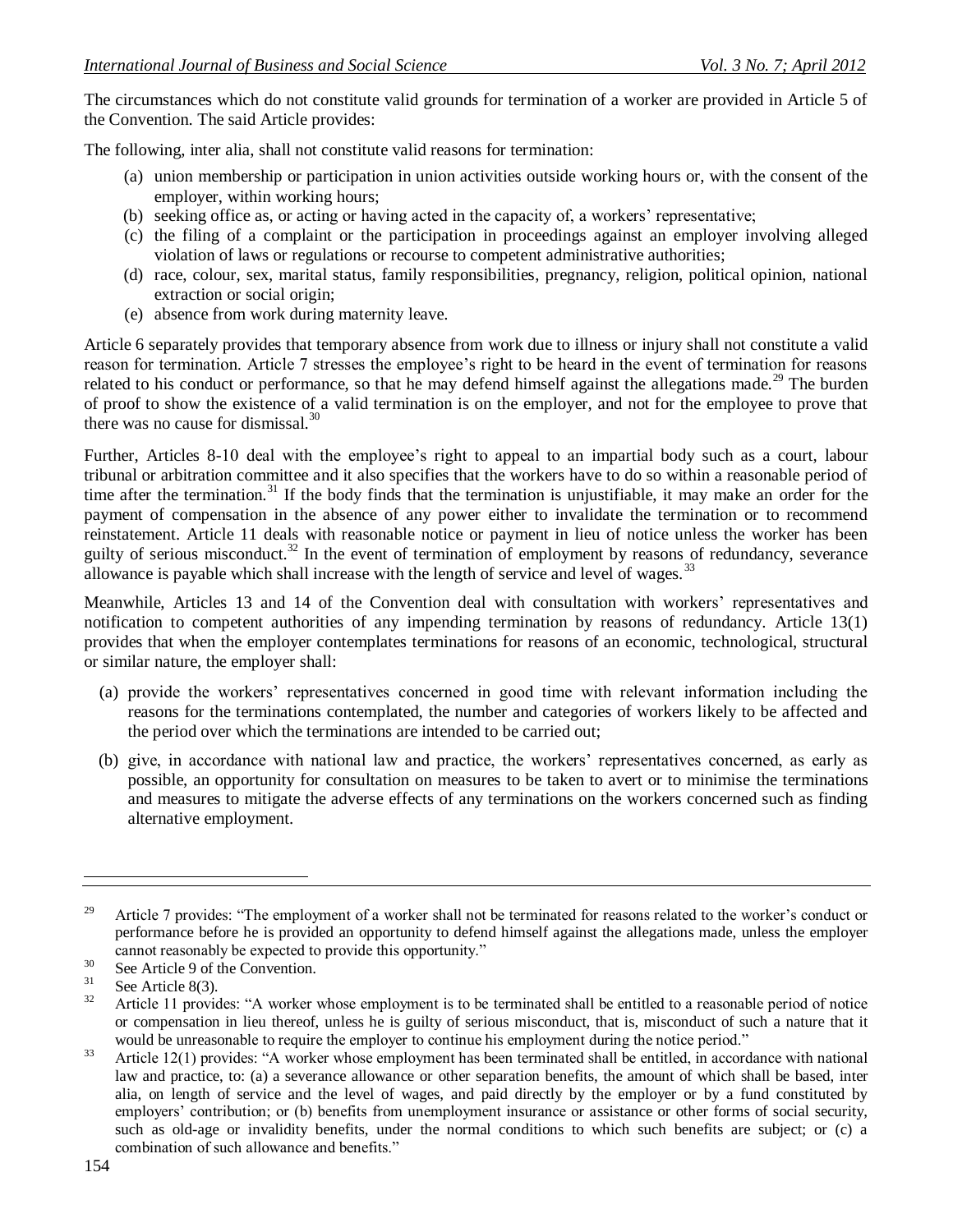Paragraph (2) further provides that the applicability of paragraph 1 of this Article may be limited by the methods of implementation referred to in Article 1 of this Convention to cases in which the number of workers whose termination of employment is contemplated is at least a specified number or percentage of the workforce.

Article 14(1) provides that when the employer contemplates terminations for reasons of an economic, technological, structural or similar nature, he shall notify, in accordance with national law and practice, the competent authority thereof as early as possible, giving relevant information, including a written statement of the reasons for the terminations, the number and categories of workers likely to be affected and the period over which the terminations are intended to be carried out. Paragraph (2) provides that the National laws or regulations may limit the applicability of paragraph 1 of this Article to cases in which the number of workers whose termination of employment is contemplated is at least a specified number or percentage of the workforce. Paragraph (3) states that the employer shall notify the competent authority of the terminations referred to in paragraph 1 of this Article a minimum period of time before carrying out the terminations, such period to be specified by national laws or regulations.

### **(iii) ILO Recommendation No. 166 of 1982<sup>34</sup>**

For the purpose of this Recommendation, clause 4 states that the terms "termination" and "termination of employment" mean termination of employment at the initiative of the employer. Further, clause 2(1) provides that this Recommendation applies to all branches of economic activity and to all employed persons. Clause 2(2) provides that a Member may exclude the following categories of employed persons from all or some of the provisions of this Recommendation:

- (a) workers engaged under a contract of employment for a specified period of time or a specified task;
- (b) workers serving a period of probation or a qualifying period of employment, determined in advance and of reasonable duration;
- (c) workers engaged on a casual basis for a short period.

Clause 3(1) provides that adequate safeguards should be provided against recourse to contracts of employment for a specified period of time the aim of which is not to deprive the the workers of the protection as provided in the Termination of Employment Convention 1982, and this Recommendation. Clause 3(2) further provides that provision may be made for one or more of the following:

- (a) limiting recourse to contracts for a specified period of time to cases in which, owing either to the nature of the work to be effected or to the circumstances under which it is to be effected or to the interests of the worker, the employment relationship cannot be of indeterminate duration;
- (b) deeming contracts for a specified period of time, other than in the cases referred to in clause (a) of this subparagraph, to be contracts of employment of indeterminate duration;
- (c) deeming contracts for a specified period of time, when renewed on one or more occasions, other than in the cases mentioned in clause (a) of this subparagraph, to be contracts of employment of indeterminate duration.

Clause 5 states that in addition to the grounds referred to in Article 5 of the Termination of Employment Convention 1982, the following should not constitute valid reasons for termination:

- (a) age, subject to national law and practice regarding retirement;
- (b) absence from work due to compulsory military service or other civic obligations, in accordance with national law and practice.

Further clause 6(1) states that temporary absence from work because of illness or injury should not constitute a valid reason for termination. Clause 6(2) further states that the definition of what constitutes temporary absence from work, the extent to which medical certification should be required and possible limitations to the application of subparagraph (1) of this Paragraph should be determined in accordance with the methods of implementation referred to in Paragraph 1 of this Recommendation.

 $34$  Date of adoption – June 22, 1982.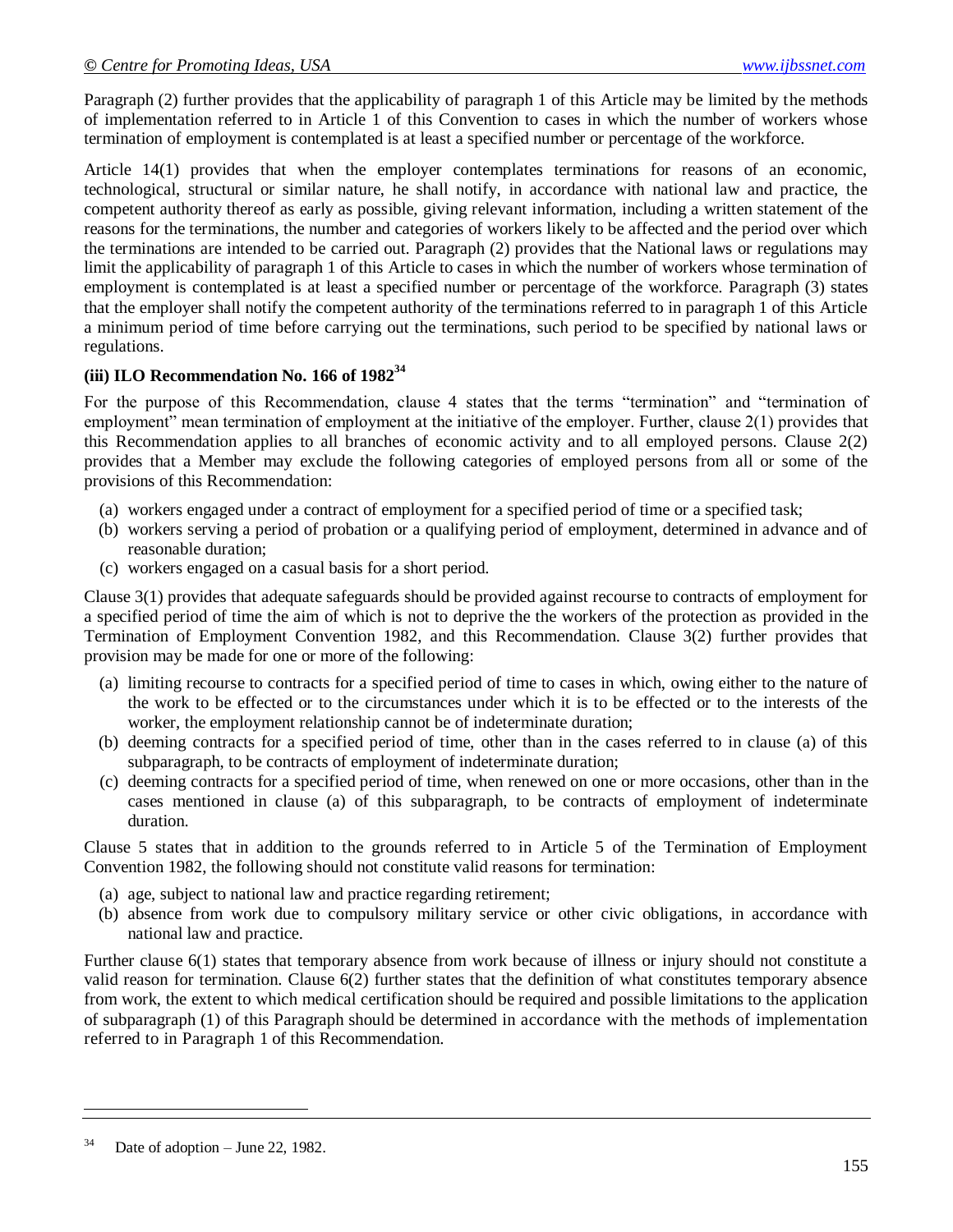The procedure prior to or at the time of termination is provided in clause 7 where it provides that the employment of a worker should not be terminated for misconduct of a kind that under national law or practice would justify termination only if repeated on one or more occasions, unless the employer has given the worker appropriate written warning. Further, clause 8 provides that the employment of a worker should not be terminated for unsatisfactory performance, unless the employer has given the worker appropriate instructions and written warning and the worker continues to perform his duties unsatisfactorily after a reasonable period of time for improvement has elapsed.

Clause 9 provides that a worker should be entitled to be assisted by another person when defending himself, in accordance with Article 7 of the Termination of Employment Convention 1982, against allegations regarding his conduct or performance liable to result in the termination of his employment; this right may be specified by the methods of implementation referred to in Paragraph 1 of this Recommendation. Clause 10 further provides that the employer should be deemed to have waived his right to terminate the employment of a worker for misconduct if he has failed to do so within a reasonable period of time after he has knowledge of the misconduct.

Clause 11 states that the employer may consult workers' representatives before a final decision is taken on individual cases of termination of employment. Clause 12 provides that the employer should notify a worker in writing of a decision to terminate his employment. Clause 13(1) provides that a worker who has been notified of termination of employment or whose employment has been terminated should be entitled to receive, on request, a written statement from his employer of the reason or reasons for the termination. Clause 3(2) further states that the subparagraph (1) of this paragraph need not be applied in the case of collective termination for the reasons referred to in Articles 13 and 14 of the Termination of Employment Convention 1982, if the procedure provided for therein is followed.

The procedure of appeal against termination is provided in clauses 14 and 15. Clause 14 provides that the provision may be made for recourse to a procedure of conciliation before or during appeal proceedings against termination of employment. And clause 15 states that efforts should be made by public authorities, workers' representatives and organisations of workers to ensure that workers are fully informed of the possibilities of appeal at their disposal. Clause 16 deals with the time off from work during the period of notice. The above clause provides that during the period of notice referred to in Article 11 of the Termination of Employment Convention 1982, the worker should, for the purpose of seeking other employment, be entitled to a reasonable amount of time off without loss of pay, taken at times that are convenient to both parties.

Clause 17 which deals with certificate of employment states that a worker whose employment has been terminated should be entitled to receive, on request, a certificate from the employer specifying only the dates of his engagement and termination of his employment and the type or types of work in which he was employed; nevertheless, and at the request of the worker, an evaluation of his conduct and performance may be given in this certificate or in a separate certificate. Clause 18 deals with severance allowance and other income protection. Clause 18(1) provides that a worker whose employment has been terminated should be entitled, in accordance with national law and practice, to –

- (a) a severance allowance or other separation benefits, the amount of which should be based, inter alia, on length of service and the level of wages, and paid directly by the employer or by a fund constituted by the employers' contributions; or
- (b) benefits from unemployment insurance or assistance or other forms of social security, such as old-age or invalidity benefits, under the normal conditions to which such benefits are subject; or
- (c) a combination of such allowance and benefits.

Clause 18(2) further provides that a worker who does not fulfil the qualifying conditions for unemployment insurance or assistance under a scheme of general scope need not be paid any allowance or benefit referred to in subparagraph (1)(a) of this paragraph solely because he is not receiving an unemployment benefit under subparagraph  $(1)(b)$ . Clause 18(3) provides that provision may be made by the methods of implementation referred to in Paragraph 1 of this Recommendation for loss of entitlement to the allowance or benefits referred to in subparagraph (1)(a) of this Paragraph in the event of termination for serious misconduct.

Clause 19(1) states that all parties concerned should seek to avert or minimise as far as possible termination of employment for reasons of an economic, technological, structural or similar nature,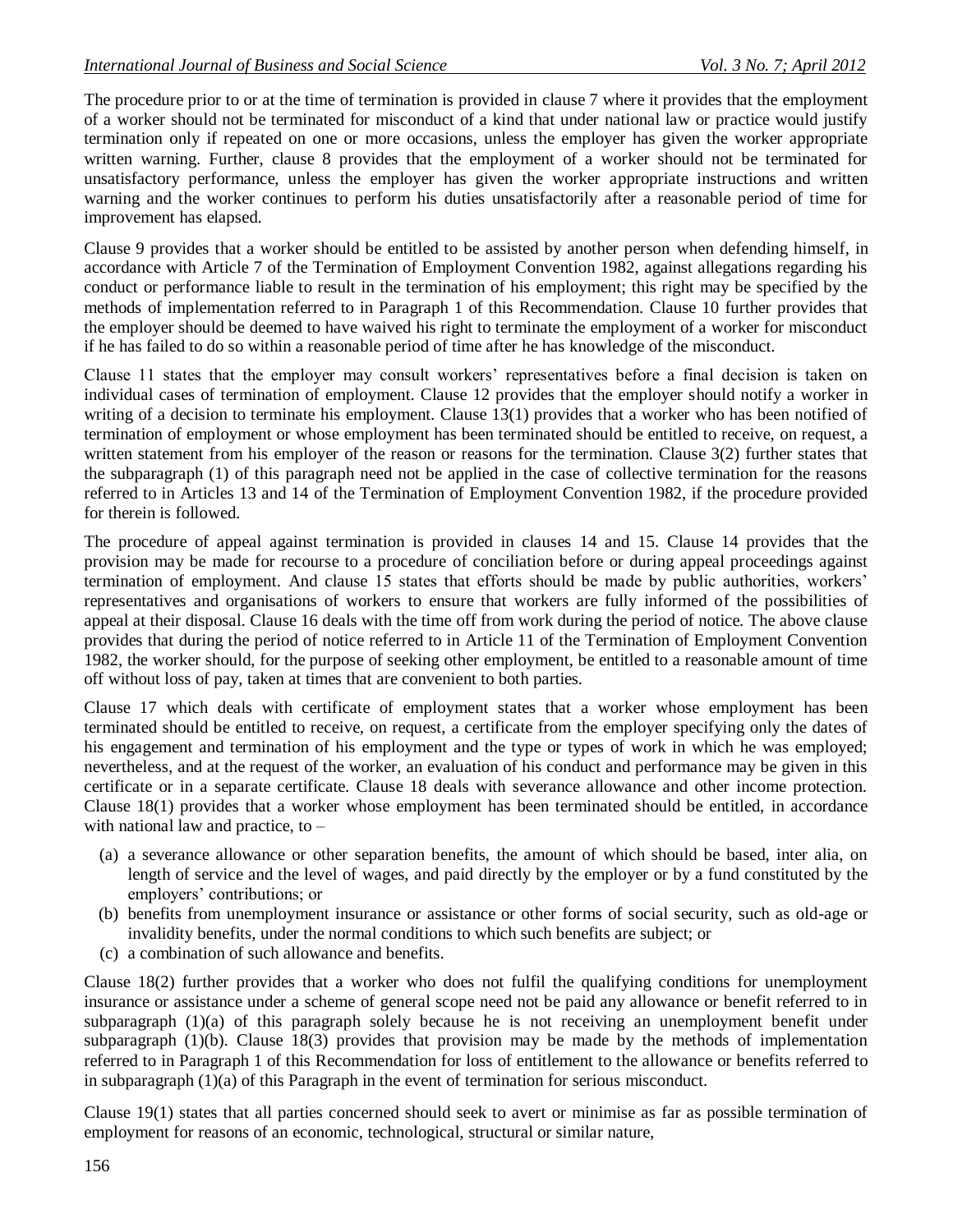without prejudice to the efficient operation of the undertaking, establishment or service, and to mitigate the adverse effects of any termination of employment for these reasons on the worker or workers concerned. Clause 19(2) further states that where appropriate, the competent authority should assist the parties in seeking solutions to the problems raised by the terminations contemplated.

Clause 20 deals with the requirement of consultation on major changes in the undertaking. Clause 20(1) provides that when the employer contemplates the introduction of major changes in production, programme, organisation, structure or technology that are likely to entail terminations, the employer should consult the workers' representatives concerned as early as possible on, inter alia, the introduction of such changes, the effects they are likely to have and the measures for averting or mitigating the adverse effects of such changes. Clause 20(2) further provides that to enable the workers' representatives concerned to participate effectively in the consultations referred to in subparagraph (1) of this paragraph, the employer should supply them in good time with all relevant information on the major changes contemplated and the effects they are likely to have.

Clause 21 deals with measures to avert or minimise termination. The aforesaid clause states that, the measures which should be considered with a view to averting or minimising terminations of employment for reasons of an economic, technological, structural or similar nature might include, inter alia, restriction of hiring, spreading the workforce reduction over a certain period of time to permit natural reduction of the workforce, internal transfers, training and retraining, voluntary early retirement with appropriate income protection, restriction of overtime and reduction of normal hours of work. Clause 22 provides that where it is considered that a temporary reduction of normal hours of work would be likely to avert or minimise terminations of employment due to temporary economic difficulties, consideration should be given to partial compensation for loss of wages for the normal hours not worked, financed by methods appropriate under national law and practice.

Clause 23 is concerning the criteria of selection for termination. Clause 23(1) states that the selection by the employer of workers whose employment is to be terminated for reasons of an economic, technological, structural or similar nature should be made according to criteria, established wherever possible in advance, which give due weight both to the interests of the undertaking, establishment or service and to the interests of the workers. Clause 23(2) further states that these criteria, their order of priority and their relative weight, should be determined by the methods of implementation referred to in Paragraph 1 of this Recommendation.

Clause 24 provides for priority of rehiring. Clause 24(1) states that where workers whose employment has been terminated for reasons of economic, technological, structural or similar nature, should be given a certain priority of rehiring if the employer again hires workers with comparable qualifications, subject to their having, within a given period from the time of their leaving, expressed a desire to be rehired. Clause 24(2) provides that such priority of rehiring may be limited to a specified period of time. Clause 24(3) further states that the criteria for the priority of rehiring, the question of retention of rights – particularly seniority rights – in the event of rehiring, as well as the terms governing the wages of rehired workers, should be determined according to the methods of implementation referred to in Paragraph 1 of this Recommendation.

Clause 25 is concerning mitigating the effects of termination. Clause 25(1) provides that in the event of termination of employment for reasons of economic, technological, structural or similar nature, the placement of the workers affected in suitable alternative employment as soon as possible, with training or retraining where appropriate, should be promoted by measures suitable to national circumstances, to be taken by the competent authority, where possible with the collaboration of the employer and the workers' representatives concerned. Clause 25(2) provides that where possible, the employer should assist the workers affected in the search for suitable alternative employment, for example through direct contacts with other employers. Clause 25(3) provides that in assisting the workers affected in obtaining suitable alternative employment or training or retraining, regard may be had to the Human Resources Development Convention and Recommendation, 1975.

Finally, clause 26(1) states that with a view to mitigating the adverse effects of termination of employment for reasons of economic, technological, structural or similar nature, consideration should be given to providing income protection during any course of training or retraining and partial or total reimbursement of expenses connected with training or retraining and with finding and taking up employment which requires a change of residence.Clause 26(2) provides that the competent authority should consider providing financial resources to support in full or in part the measures referred to in subparagraph (1) of this Paragraph, in accordance with national law and practice.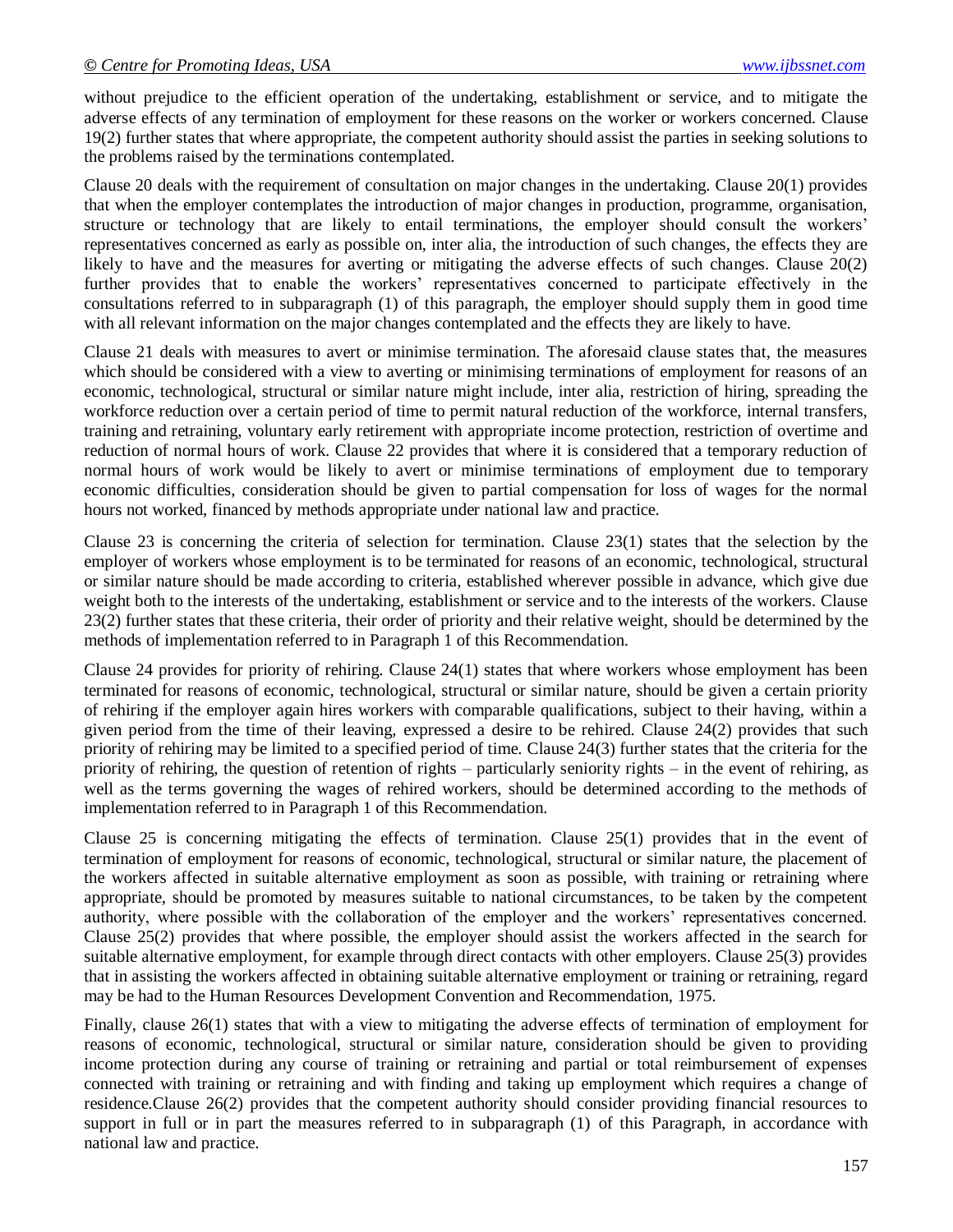# *The Application of the Ilo's Guidelines in Malaysia*

Article 15 of the ILO Convention No. 158 requires that the formal ratifications of this Convention shall be communicated to the Director-General of the International Labour Office for registration. Meanwhile Article 16(1) states that this Convention shall be binding only upon those Members of the International Labour Organisation whose ratifications have been registered with the Director-General. Paragraph (2) further provides that it shall come into force twelve months after the date on which the ratifications of two Members have been registered with the Director-General. Paragraph (3) states that thereafter, this Convention shall come into force for any Member twelve months after the date on which its ratification has been registered.

However, like many Member States, Malaysia did not ratify ILO Convention No. 158 of 1982. Nevertheless, many of the provisions of the Convention have been adopted and enforced in Malaysia. The existing labour legislation in Malaysia was enacted to elevate the status of the employees by regulating working conditions, providing various benefits to the workers apart from discouraging arbitrary dismissal from employment.

The Industrial Relations Act 1967 (IRA), for example, is intended to regulate the relationship between employers, workman and union and seeks further to prevent and settle any differences or disputes arising out of these relationships. It is aimed at striking a balance between the need to create a climate for economic growth as far as industrial relations are concerned on the one hand and social justice on the other. The principle feature of this Act is compulsory adjudication, which provides an avenue for redress of all grievances whether brought by industrial workmen or by organised labour union. Section 20 of the IRA provides that a workman cannot be dismissed save with just cause or excuse. It thus requires substantive justification and procedural fairness for a valid dismissal. In *Hong Leong Equipment Sdn Bhd v Lieu Fook Chuan & Anor*, <sup>35</sup> Gopal Sri Ram JCA noted that:

It cannot be gainsaid that Parliament intended to elevate the status of a workman as defined in the Act from the weak and subordinate position assigned to him by the common law to a much stronger position.

#### *Employer's Prerogative to Make Commercial Decisions*

Having considered workers' security of tenure in employment, a balance has to be made against the employer's prerogative of ensuring the smooth running of their businesses. The employer is allowed to make commercial decisions in order to improve the viability or effectiveness of their business by introducing, for example, automation, or abandonment of unprofitable activities, reorganisation or undertaking other cost saving measures, among others.<sup>36</sup> The strength of the workforce in an organisation and the need for labour to carry out the day-today management of the company is the employer's prerogative. Where necessary for efficiency of the undertaking, the employer is empowered to discharge its own surplus. In *TWI Training and Certification (SE Asia) Sdn Bhd v Jose A Sebastian,*<sup>37</sup> it was stated that "as long as it is a genuine commercial and economic consideration that a company undertakes a restructure exercise, it is within managerial prerogative to decide in the best interest of its business arrangements to identify its own area of weaknesses, and then proceed to discharge its own surplus".

In *East Asiatic Company (M) Bhd v Valen Noel Yap*,<sup>38</sup> the Industrial Court succinctly stated the approach in dealing with retrenchment exercises as follows:

It is the right and privilege of every employer to reorganise his business in any manner he thinks for the purpose of economy or even convenience; and if by implementing a reorganising scheme for genuine reasons … the employer is entitled to discharge such excess. But this right of the employer is limited by the rule that he must act *bona fide* and not capriciously or with motives of victimisation or unfair labour practice. Nor does this right for instance entitle an employer under the cover of reorganisation, to rid himself of employees who have offended him in some way or to promote the interest of some favoured employees to the detriment of others.

 $^{35}$  [1996] 1 MLJ 481 at 509, CA.

See Harris Solid State (M) Sdn Bhd & Ors v Bruno Gentil s/o Pereira & 2 Ors [1996] 4 MLJ 747. See also Malaysia Shipyard and Engineering Sdn Bhd v Mukhtiar Singh & 16 Ors [1991] 1 ILR 626.

 $^{37}$  [1998] 2 ILR 879 at 882,.

<sup>[1987]</sup> ILR 363.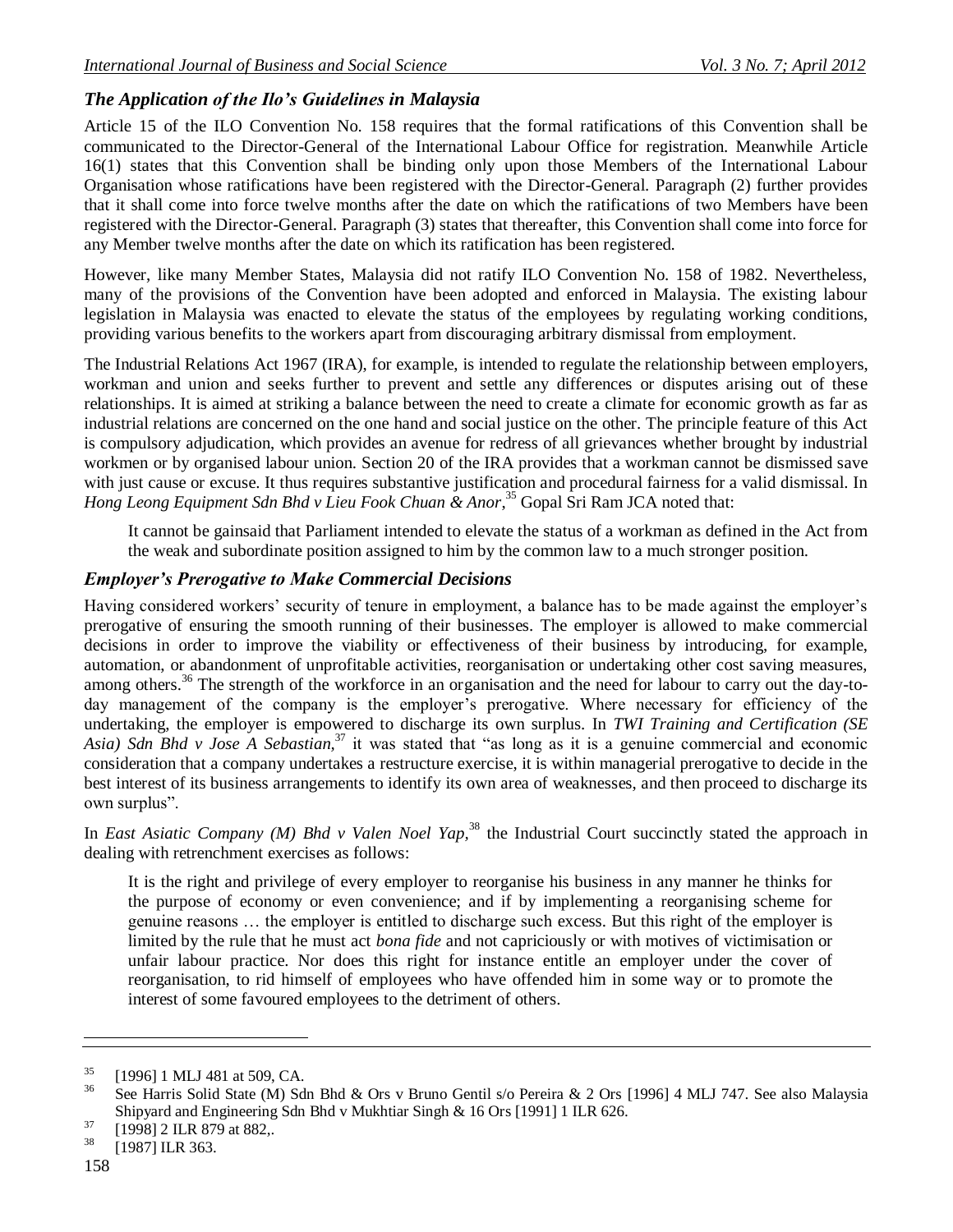Again, in *Kumpulan Akitek, Kumpulan Dua (M) Sdn Bhd, KA Sdn Bhd v Mustapha bin Haron & Kamarul Bahrin*  bin Md Amin,<sup>39</sup> it was stated that:

It is the right of an employer to reorganize his business in the way he likes for the purpose of economy or convenience provided he acts *bona fide*. An employer has a right to determine the number of his employees consistent with his business or organisation and if by the implementation of such reorganisation scheme adopted for reasons of economy and the better management of his business the services of some of the employees are found to be in excess of the requirement of his business the employer is entitled to discharge such excess. In such a case an arbitration Court will not interfere.

The emphasis herein is that the employer must ensure that any retrenchment exercise in an organisation is carried out in a fair and justifiable manner and was not done capriciously or with motives of victimisation or unfair labour practice. This is to ensure the overall reasonableness of the employer's action.<sup>40</sup> Fairness in the retrenchment exercise would include, inter alia, consulting or pre-warning the affected workers of the impending retrenchment, $41$  the selection of workers to be declared redundant $42$  and possibility of re-deployment of workers in the organisation, among others. All this will establish one point, that is that the employer has acted bona fide (good faith) and not otherwise.

The managerial discretion to retrench workers is however, subject to judicial scrutiny. As long as the managerial power was exercised bona fide, the decision of the employer to retrench the worker is immune from examination even by the Industrial Court. However, the court may intervene and set aside the employer's discretion of retrenching the affected workers when it can be established that the decision was capricious or without reason or was mala fide or was actuated by victimisation or unfair labour practice, among others.<sup>43</sup> In *Ong Lean Phaik v*  $CF$  Sharp & Co (M) Sdn Bhd,<sup>44</sup> the court stated:

It is the right of every employer to reorganize his business in any manner for the purpose of economy or convenience provided he acts bona fide. He should not carry out the reorganization for the purpose of victimizing any of his employees and getting rid of his services. Victimization in this context means punishment by way of dismissal of an innocent workman who has in some way incurred the displeasure of his employer … In other words, if the employer goes through the exercise of reorganization only for the purpose of providing himself with an excuse to get rid of services of an innocent workman who had incurred his displeasure, he would be acting mala fide. But the employer has a right to determine the volume of his labour force consistent with his business and organization and if the implementation of a reorganizing scheme adopted for reasons of economy and better management of the business, the service of some of the employees becomes excess of the requirement of the business, the employer is entitled to discharge each excess.

 $^{39}$  [1987] 2 ILR 80.

<sup>&</sup>lt;sup>40</sup> See Credit Corporation (M) Bhd v Choo Kam Sing & Anor [1998] 8 CLJ 86.

<sup>41</sup> In Tuan Syed Hashim bin Juan Long v Esso Production Malaysia Inc [1998] 5 MLJ 535, Abdul Kadir Sulaiman J (as he then was) stated: "The company after all was not obliged to make any offer for any alternative employment on account of the exercise properly carried out. Further, it was not mala fide on the part of the respondent not to consult or discuss with the applicant its determination to reorganise its company."

<sup>&</sup>lt;sup>42</sup> In selecting employees for retrenchment, an employer should resort to the "last come, first go" rule which is based on the concept of fairness, however it is subject to certain restrictions. The said rule would have no application in the case of retrenchment of the only employee in a particular category of workmen: see Kelab Sukan Pulau Pinang & Anor v Vijayapal Singh Hira Singh & Anor & Another Appeal [1998] 1 CLJ 415, CA; National Union of Cinema & Amusement Workers v Shaw Computer Management Services Sdn Bhd (Award No. 27 of 1978) and Kumpulan Perangsang Selangor Bhd v Zaid bin Hj Mohd Noh [1997] 2 CLJ 11.

<sup>&</sup>lt;sup>43</sup> See Firex Sdn Bhd v Ng Shoo Waa [1990] 1 ILR 226 (Award No. 69 of 1990); Hooi Sow Chun & Ors v Pabw Sdn Bhd 2011] 2 LNS 0126 (Award No. 126 of 2011).

<sup>44</sup> [1980] 1 ILR 284 at 227 (Award No. 121/80).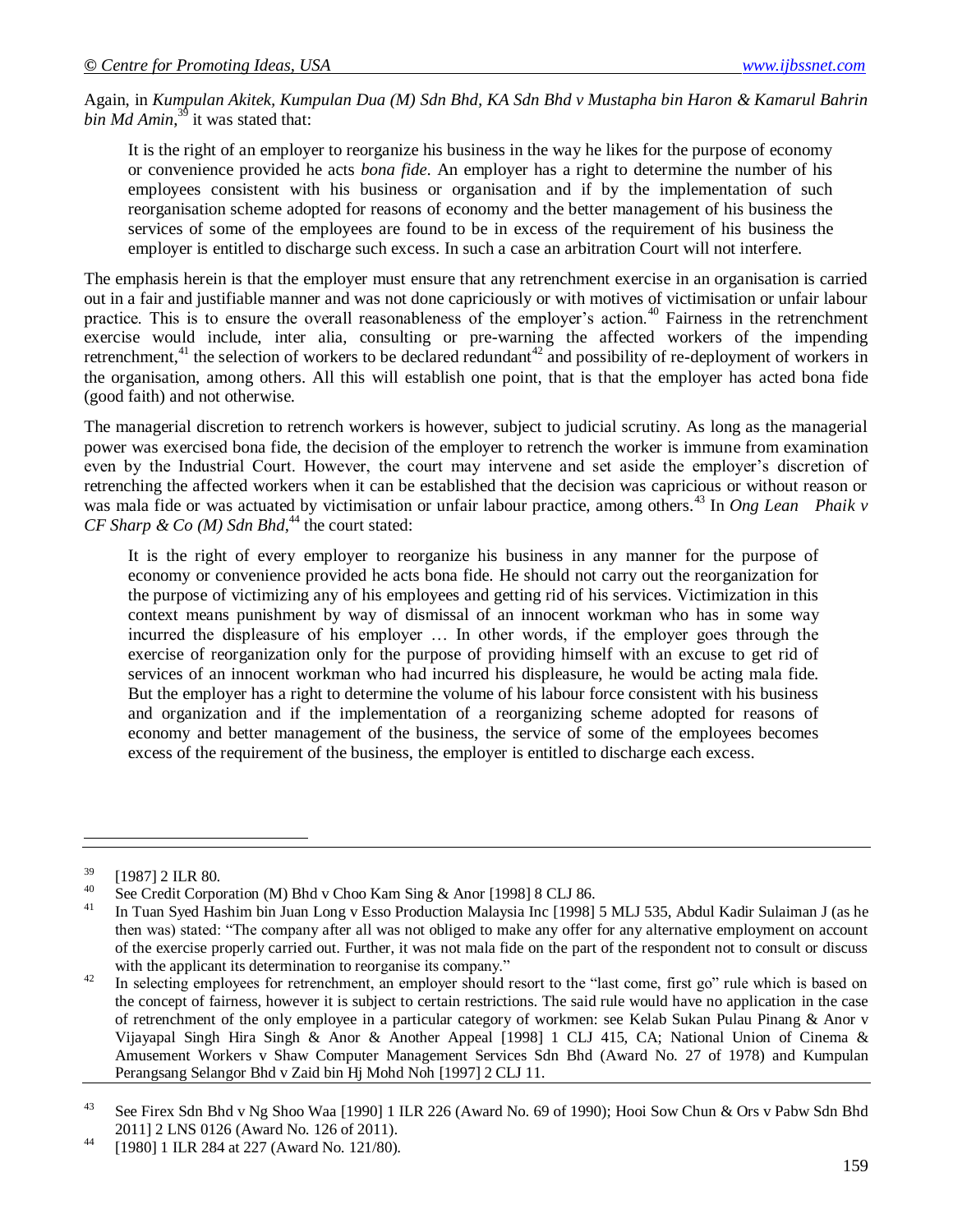Again, in *William Jack & Co (M) Sdn Bhd v Balasingam*, <sup>45</sup> it was stated, inter alia, that the Industrial Court is empowered, and in fact is duty bound to investigate the facts and circumstances of the case to determine whether the exercise of power was bona fide. Whether the retrenchment exercise in a particular case is bona fide or otherwise is a question of fact and of degree depending for its resolution upon the peculiar facts and circumstances of each case.<sup>46</sup>

It would be worthwhile to note the Industrial Court's function in relation to a reference under s 20 of the IRA. The Federal Court, in *Goon Kwee Phoy v J & P Coats (M) Sdn Bhd*<sup>47</sup> succinctly explained the function of the Industrial Court in a reference under the abovementioned section. In particular, his Lordship Raja Azlan Shah, CJ (Malaya) (as his Highness then was) stated:

Where representations are made and are referred to the Industrial Court for enquiry, it is the duty of that court to determine whether the termination or dismissal is with or without just cause or excuse. If the employer chooses to give a reason for the action taken by him the duty of the Industrial Court will be to enquire whether that excuse or reason has or has not been made out. If it finds as a fact that it has not been proved, then the inevitable conclusion must be that the termination or dismissal was without just cause or excuse. The proper enquiry of the court is the reason advanced by it and that court or the High Court cannot go into another reason not relied on by the employer or find one for it.

Therefore, if the matter is referred to the Industrial Court, the court would inquire:

- (a) whether the retrenchment was justified in the circumstances of the case;
- (b) whether the grounds given by the employer are true; and
- (c) whether the order of retrenchment was motivated by bad faith and a desire to victimise or harass the workman who for some ulterior reasons the employer wanted to discharge or dismiss.

The burden is on the employer to establish to the satisfaction of the court that there was a redundancy situation in the company and that the requirement of the job functions of the employee had ceased or greatly diminished to the extent that the job no longer existed.<sup>48</sup> The Industrial Court in *Food Specialities (M) Sdn Bhd v Esa bin Haji Mohamad*,<sup>49</sup> stated:

The company must come to the Court with concrete proof of redundancy, for the burden is on it to prove there was actual redundancy on which the dismissal was justifiably grounded. Were it not so, any employer could use the exercise of reorganisation and purported redundancy to dismiss particular workman with impunity.

#### *Conclusion*

Unlike at common law, where the employer could terminate the contract of employment by serving appropriate notice with no obligation to reveal his reason for the dismissal, not even to justify it, under statutory law, a worker is accorded job security. The protective legislation against unfair or unjustified dismissals was initiated by the ILO with the adoption of Recommendation No. 119 in 1963. In 1982, Convention No. 158 and the associated Recommendation No. 166 were adopted, which in fact, were an expansion of the 1963 Recommendation. The above international instruments significantly influenced legislatures of the Member States to adopt, inter alia, that the termination should be with valid justification.

Today, there are many countries in the world offering statutory protection against unjustified or unfair dismissal in one form or the other. In England, the term used is "unfair dismissal", in New Zealand "unjustifiable dismissal", in Malaysia "dismissal without just cause or excuse", in Canada "unjust dismissal" and in Australia, "harsh, unjust and unreasonable dismissal".

 $45$  $^{45}$  [1997] 3 CLJ 235.

<sup>&</sup>lt;sup>46</sup> See Looi Kim Hoe v Yhi (M) Sdn Bhd [2011] 2 LNS 0001 (Award No. 1 of 2011)

<sup>[1981] 2</sup> MLJ 129 at 136.

<sup>48</sup> See Bayer (M) Sdn Bhd v Ng Hong Pau [1999] 4 CLJ 155; Sistem Televisyen Malaysia Bhd & Anor v Suzana Zakaria [2005] 1 ILR 853 (Award No. 416 of 2005)

<sup>49</sup> [1989] 1 ILR 502 (Award No. 74 of 1989).